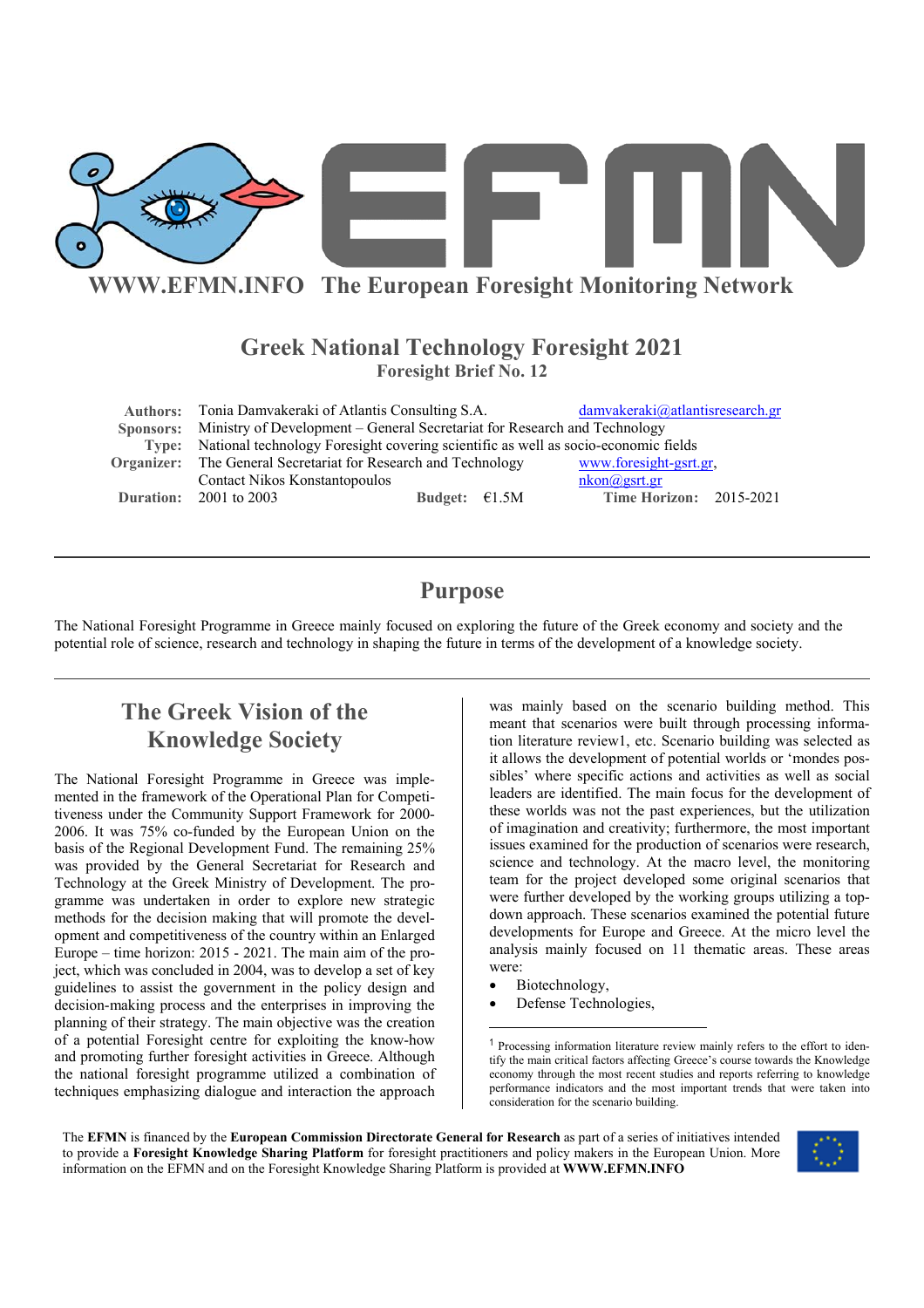- Tourism &Culture,
- Energy,
- Environment,
- Health and Quality of Life,
- Industrial Production and Manufacture,
- Materials.
- Information and Communication Technologies,
- Transport,
- Agricultural Development and Fisheries.

Detailed micro-scenarios were developed examining strategies and policies for science, technology and innovation priorities in each of these themes as well as visions of 'future worlds' depending on progress made in these domains.

Overall management of the exercise was handled by a monitoring team, which developed a 'start-up document' for the beginning of the work. They provided guidelines and organized meetings between the working groups. These were assisted by support teams made up of representatives from various organisations, social groups and professional associations, as well as people with experience in the theme of the working group. Each working group provided a synthesis of results from their analysis and the monitoring team was responsible for synthesizing the results from all working groups in the final report.

### **Towards a Knowledge Society**

Greece occupies a position of geopolitical importance with respect to the Balkans and the Middle East. From an economic perspective however it has a number of structural weaknesses and is considered one of the weaker members of the European Union. The big challenge for the country over the next few years will be to achieve real convergence with other EU economies in terms of quality-of-life for the average citizen, and to manage its transition to a 'knowledge society' that does not alienate or exclude important segments of the population. The most important findings concerning the Greek progress towards a knowledge society are as follows:

- The creation of a **Knowledge Society**, the promotion of social and organisational learning, and the introduction of new forms of work such as teleworking is an important objective of S&T policy makers in Greece. To achieve this however it is crucial to increase R&D intensity as well as R&D and innovation activities in the public and private sectors through the promotion of initiatives and programmes that will enhance the innovation and research performance of Greek enterprise.
- Since the end of the 1990s the creation of an **Information Society** has also been a major policy objective. The main aim being to increase usability of ICT across the country, promote and support indigenous companies capable of becoming leaders in the ICT sector. The development of synergies with other fields such as bio- and nanotechnology has been promoted and encouraged.
- Greece faces challenges due to **globalisation** and changing determinants of economic growth. Economic challenges, trends and impacts and certain weaknesses were identified concerning the extent to which Greece has exploited so far the globalisation of markets.
- Brain drain the loss of high qualified human capital due to the inability of the system to absorbing high level human resources such as scientists and researchers that could make a difference in their fields is a challenge that Greece has faced for years. Not much has been done in order to tackle this issue apart from small scale initiatives aimed at the repatriation of young scientists.
- Many countries of the European Union face the issue of **population ageing.** The issue is even more pressing where small countries like Greece are concerned. As a consequence there is a risk of disruption to work-life balance and worsening quality of life, whereas health and welfare issues related to changes in work-life balance, the need for better health care and the need for better quality of care sector are becoming more important.
- The **changing structure of the economy** in other words the transition from a 'traditional' economy to a more knowledge intensive one is a hot topic. Greece needs to maintain its high rate of economic growth without Community funding all the while promoting structural change and building up its research and development potential.
- The **quality of human capital** is also an issue. Employment and the promotion of training to increase employability and better address emerging market needs is an issue. There is a need to set new objectives in educational and training policies and identify emerging market needs.
- Due to regional disparities and changing patterns of the population issues of **social cohesion and exclusion** in terms of economic immigration, regional disparities, geographical seclusion, etc are considered as very important and they affect significantly the course towards a knowledge based economy/ society, as knowledge should be shared between the people.
- **Quality of social capital** is an issue of great interest in the sense that the promotion of collaboration with non profit and non governmental organisations and the development of synergies with social partners is important for the application of R&D and innovation.
- **Environment and Energy Policies** now need to address the issue of s**ustainability,** concerns for the future of the planet and future energy sources. There is a need to explore renewable energy sources and develop applications for changing consumer behavior and consumer attitudes towards the need for improved quality of life and more environmental friendly products.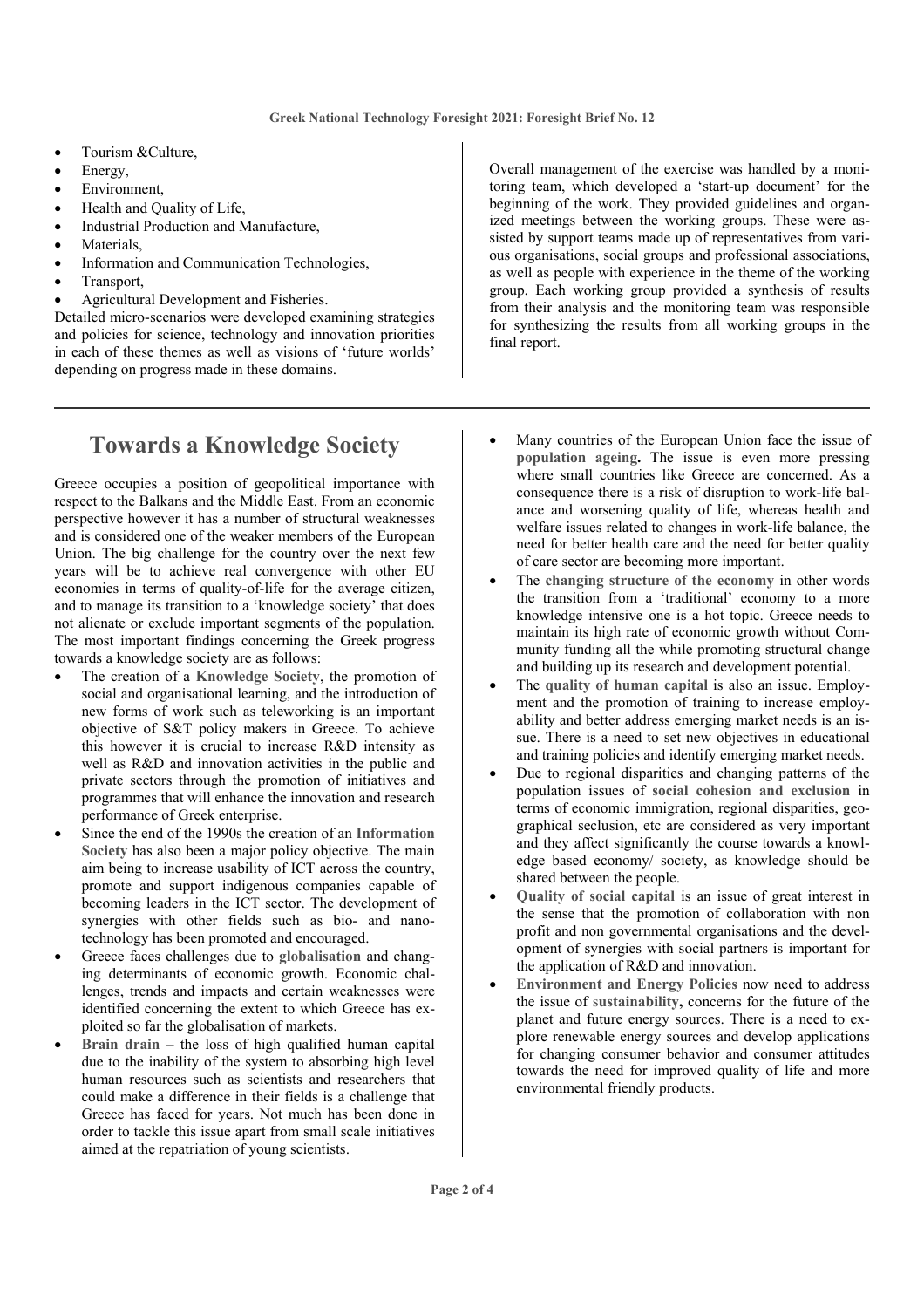# Visions of the Way Forward

The technological and sectoral trends and visions are not presented in a synthesis but per thematic area examined by the working groups:

- ICT: Greece has a low level of 'digitalization' compared to the EU average. The trend is to promote 'technology pull' rather than 'technology push' mechanisms. The main goal for 2021 is to change this pattern for example by promoting synergies with domains such as Biotechnology and Nanotechnology with a view to creating new hybrid technologies and help develop an Information Society with extended ICT usage and deeper knowledge and understanding of the sector by industry.
- **Biotechnology:** This is considered a critical and emerging scientific field. Although Greek citizens are well informed about GMOs and their impact there is limited information sharing among scientists and researchers. There is a need to raise awareness and inform society and industry about the applications and impact of biotechnology, to promote synergies with other research fields, stimulate the interest of private investors and promote collaboration between research centers, universities and industrial sectors for the development of innovative and competitive products.
- Materials: Through materials science it is expected that sustainable development will be attained. It is expected that through the use of new technologies in particular through the interaction of ICT, biotechnology, environment, energy, agriculture, industry, transport, tourism, culture, health & defense, hybrid technologies with industrial applications will arise and lead to the development of new competitive industrial sectors.
- **Energy:** As Greece is a country with very low energy resources it is of extreme importance to examine ways of using energy rationally and exploiting renewable energy sources such as passive solar power and wind generation. The main objective is to achieve a more rational use of energy, to promote RES and the application of RES technology and to improve energy policy and energy demand by the year 2021.
- **Agricultural Development:** By 2021 about 5-10% of the population will be employed in the agricultural sector. The main objective of 'Agricultural Development' is to achieve sustainable development through the development and interaction of the countryside and agriculture.
- **Transport:** The vision for 2021 is to achieve Sustainable Mobility on the basis of high quality of services that provide safe transportation and protect the environment, to

achieve sustainable energy use, create new forms of business based on the integration of innovation and with social acceptance of new technologies.

- **Industrial Production and Manufacturing:** Industry and more specifically the manufacturing industry currently plays a strategic role in the country's economy. The main aim is to apply new technologies and promote research in the industrial sector by creating or extending linkages with research centers for the creation of new and innovative products and processes. As Greek industry has a low level of international competitiveness it is necessary that industrialists and entrepreneurs become more innovation and technology oriented.
- **Tourism:** Tourism is considered one of Greece's most important industry sectors. The fact is that the services provided are generally low-level. There are few high-level human resources in the sector. The aim should be to promote sustainable and alternative forms of tourism. The existing services should be enhanced in terms of promoting the natural and cultural assets of the country. Increased competition from countries such as Turkey, Spain, Italy & Portugal should provide an incentive for improving and changing the services offered.
- **Defense Technologies:** The national defense sector is expected to contribute to the Greek version of the Knowledge Economy and Society by 2021.
- **Environment:** Sustainability and environmental protection is one of the major goals to be achieved. The use of new environmental technologies, clean manufacturing and the promotion of an eco-economy could play a major part in re-structuring the national economy. GDP could be improved by developing and exporting new ecotechnologies abroad.

The development of the macro and micro scenarios and the integration of the results of the various thematic areas working groups in them provide a list of potential opportunities and threats, challenges and weakness. The main focus though is in the promotion of R&D and innovation in all identified emerging sectors/technologies in order to achieve sustainable development and create a knowledge based society/economy.

#### **Policy Response**

The main policy issue raised concerns the GDP share of funding for R&D in Greece. To meet the Lisbon and Barcelona objectives expenditure must increase from 0.7% in 2001 to 1.5% in 2010 and 3% in 2020. The most important challenges faced by the Greek Economy and in relation to the main objectives set out by the Lisbon strategy are the following:

Insufficient investment in education and training,